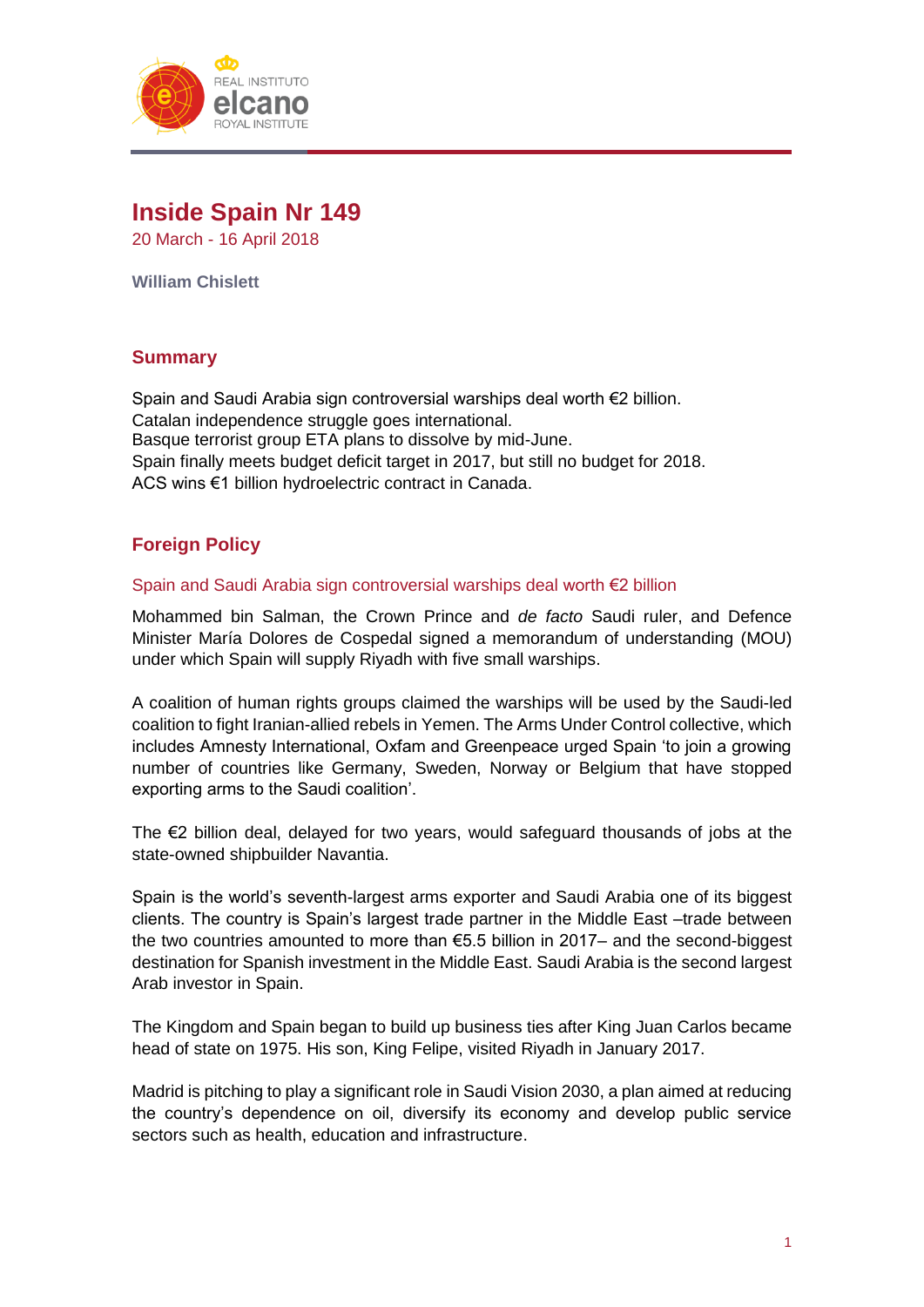Prince Mohammed's official visit to Madrid, with an entourage of 600 advisors and servants, came at the end of a tour of the US and several European countries.

# **Domestic scene**

#### Catalan independence struggle goes international

The preliminary judgement by a German regional court not to extradite Carles Puigdemont, the fugitive former Premier of Catalonia, on charges of rebellion after the Catalan parliament proclaimed an independent state last October, has succeeded in fulfilling the secessionists' campaign goal of internationalising a conflict that until then was largely a purely Spanish affair.

The Schleswig-Holstein district court ruled that the actions of Puigdemont, who was arrested under a European arrest warrant while travelling from Finland to his base in Belgium, did not qualify as high treason in Germany –the closest crime the German penal code has to rebellion– because there was not sufficient evidence of violence.

The court left the door open for Puigdemont to be handed over to Spain to face the much lesser charge of misuse of public funds. Rebellion carries a jail sentence of up to 30 years. The case casts a spotlight on the conception of the rule of law in the EU. The EU is a union of states with different legal systems and traditions.

The ruling caused consternation in the Spanish government, which was magnified by remarks made by federal Justice Minister Katarina Barley, who was quoted by the *Süddeutsche Zeitung* newspaper as saying: 'The judges' decision is absolutely correct. It is what I expected'. She then went on to say that talks should be held 'on the political issues at stake'. She later claimed she had been misrepresented, but the damage had been done. Spain's Foreign Minister, Alfonso Dastis, called her remarks 'unfortunate'.

Rolf Mützenich, parliamentary deputy leader of the Social Democrats, who are part of the German coalition government, waded into the debate by telling *Handelsblatt:* 'The Spanish government should accept that German courts make their decisions independently of political demands'.

His remark was music to the ears of the emboldened secessionists as it cast doubt on the rule of law in Spain, which they claim does not exist in their country. Mützenich went further and compared Spain's legal order with that of Turkey, the independence of whose judiciary has been seriously questioned by the European Commission.

Spanish prosecutors, determined to put Puigdemont on trial for rebellion (some jurists believe sedition is the more correct charge), have two options: convince their German colleagues to change their mind by providing more evidence of the charges against the former Catalan leader, which they have started to do, or, if that fails, try to seek a ruling from the Luxembourg-based European Court of Justice. The Civil Guard has drawn up a list of 404 violent incidents related to the independence process.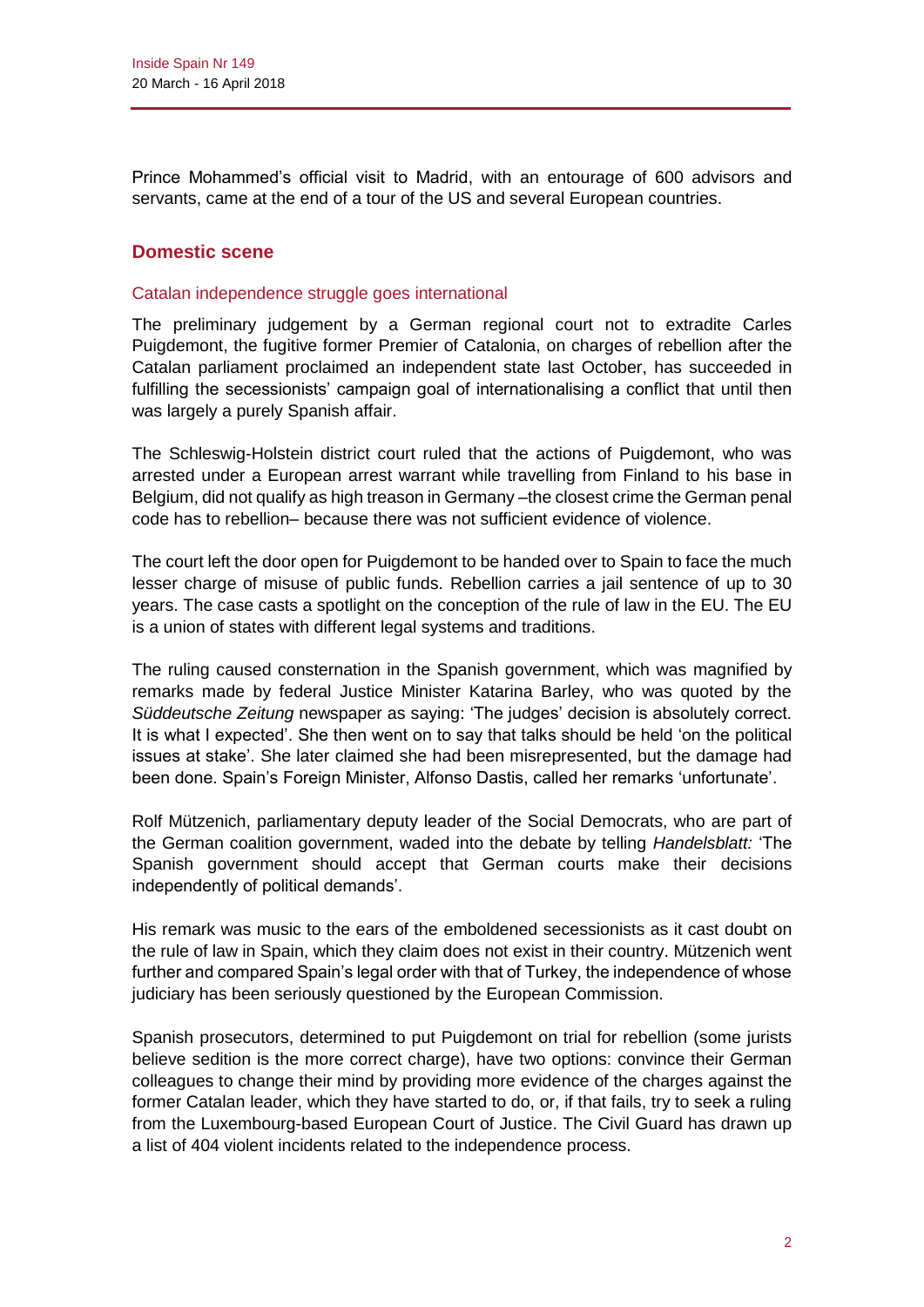Spanish jurists said the German court did not fulfil its brief as, having ruled that the charge against Puigdemont was not tantamount to high treason (which is questionable), it should have identified whether the charge corresponded to other crimes under German law, such as disobedience.

The German equivalent of what has happened in Catalonia would be for the President and parliament of a *Land* (region) to disobey the German constitution and declare independence, following a referendum that was declared illegal by the country's Constitutional Court. Furthermore, the *Land's* police gave cover to protestors summoned to confront national police dispatched by the central government to ensure compliance with the court's orders. And none of this apparently was a crime.

The German court's ruling stated that 'the violent acts produced on the day of voting [the illegal referendum] were not sufficient to pressure the government to such an extent that it was forced to capitulate to the demands of the violent ones'.

Based on this reasoning, which Francesc de Carreras, Professor of constitutional law at Barcelona's Autonomous University called 'laughable', the 'violence of Tejero and Milans del Bosch on 23-F was not sufficient to cause the state to capitulate and yet no one cast a doubt that this was a coup d'etat'. Lt. Colonel Antonio Tejero and Lt. General Jaime Milans del Bosch were the ringleaders of a failed coup in 1981 and received long jail sentences.

Supreme Court judge Pablo Llarena, who is leading the case against Puigdemont and his associates, drew a thinly veiled comparison between last year's events in Catalonia and the 1981 coup.

While the German court very quickly decided the case of Puigdemont, a court in Scotland is taking its time over a similar extradition request for Clara Ponsatí, a former Catalan minister. Her fate will not be decided until August.

She fled to Belgium with Puigdemont and three other members of his team after their government was forced from office when Madrid put Catalonia under direct rule under Article 155 of the 1978 Constitution (modelled to a large extent on Germany's). She then returned to a post she had held at St Andrew's University.

Meanwhile, a second attempt to elect the jailed separatist Jordi Sànchez as Premier of Catalonia failed after the Supreme Court refused his request again to attend the Catalan parliament. He has been in pre-trial detention for six months.

This was the fourth bid to elect a new leader. Not only have all the candidates been unacceptable to Madrid, as they are pro-independence and so direct rule would not be withdrawn, but the three pro-independence parties in the Catalan parliament, which have a slim majority, have been unable to unite behind a candidate and muster sufficient votes.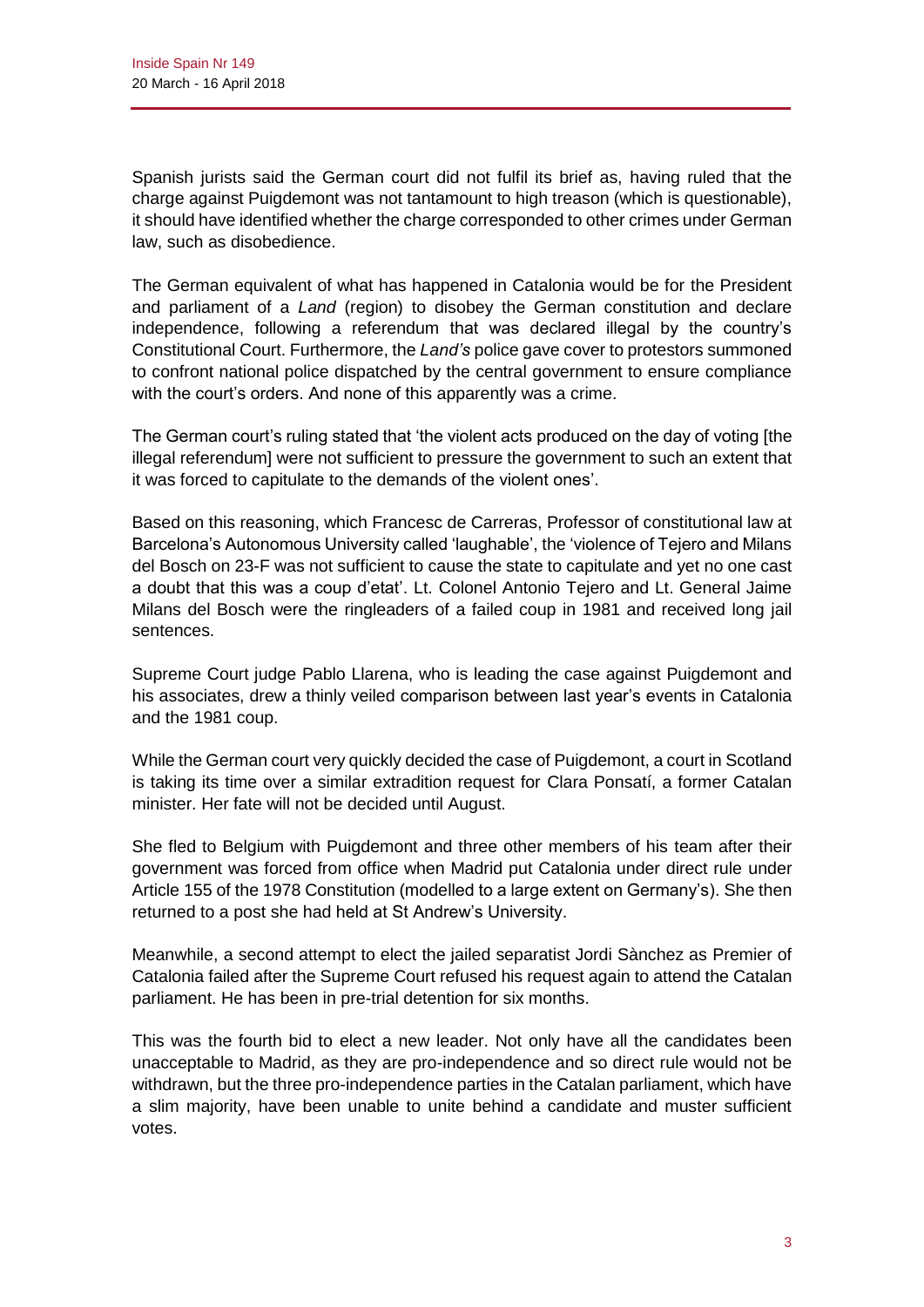If a new Catalan Premier has not been elected by 22 May, a fresh election will be held in July.

# Basque terrorist group ETA plans to dissolve by mid-June

The Basque terrorist group ETA, which killed more than 820 people and injured hundreds more in a campaign spanning 50 years for an independent Basque state (see Figure 1), will dissolve by mid-June according to the International Contact Group, which oversaw the group's disarmament.



**Figure 1. The Basque Country and territory claimed by ETA**

Source: BBC.

Agus Hernán, on behalf of the Group, said ETA wanted formal international recognition of its decision to disband.

ETA, an acronym for 'Basque homeland and freedom', has not killed anyone since 2010 and a year ago surrendered its arms. Among its victims were Admiral Luis Carrero Blanco, the dictator Franco's Prime Minister and chosen successor, who was assassinated in a car bomb attack in Madrid in 1973, and 21 people who died in the 1987 bombing of a supermarket in Barcelona.

ETA's dissolution is unlikely to produce an amnesty for its imprisoned members, 230 of whom are serving long sentences, with a further 57 in France, but it might lead to them being moved nearer to the Basque County, a longstanding demand of ETA and the radical Basque left.

## Business lobby draws attention to lack of confidence in Spain's public institutions

Spaniards' confidence in public institutions has declined significantly over the past decade, according to wide-ranging report by the Círculo de Empresarios (Businessmen's Circle), a lobby group.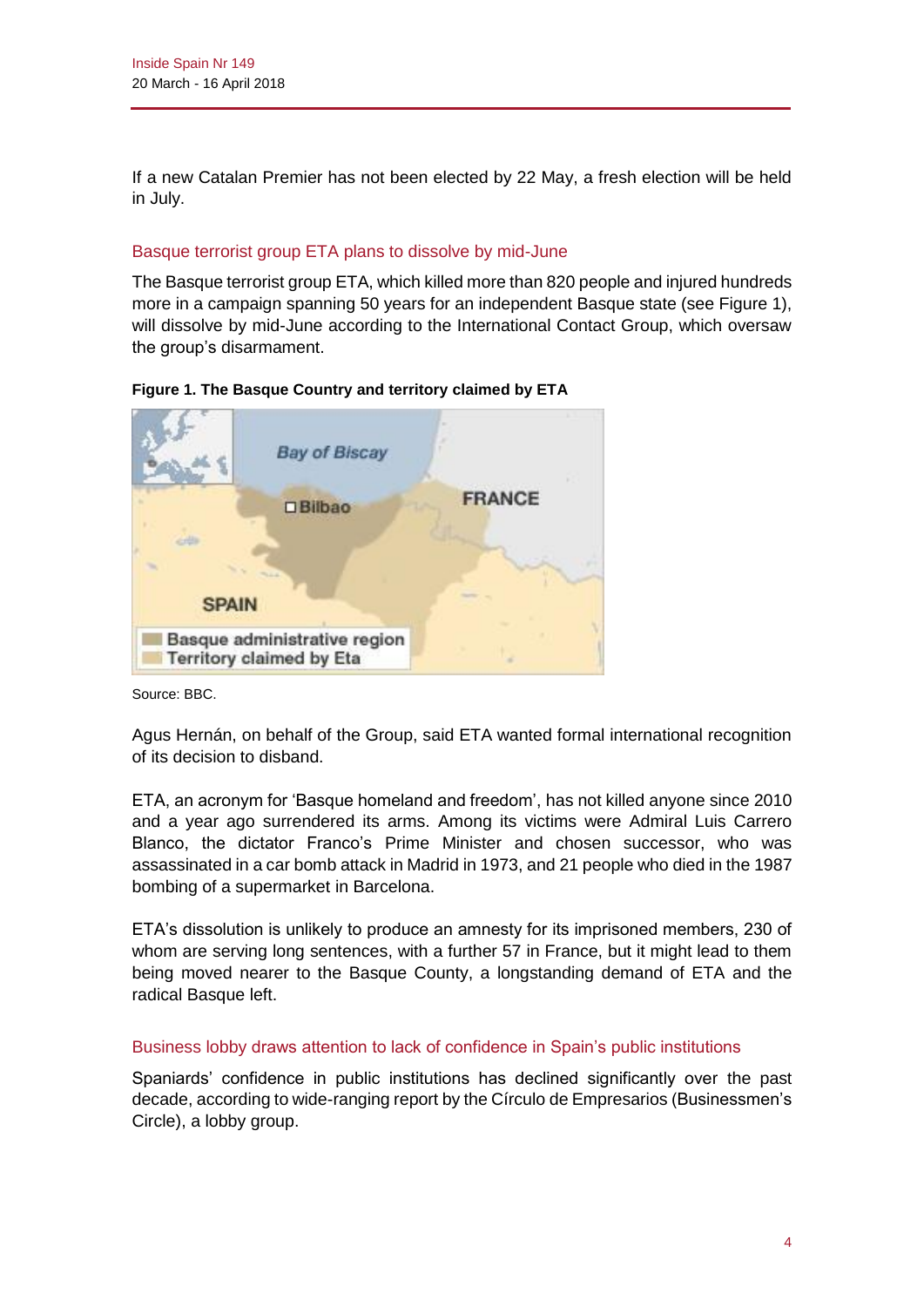Th[e report,](https://circuloreportdeempresarios.org/app/uploads/2018/04/Calidad-insti-CdE-) presented in parliament, assesses political corruption, the justice system, the health of the country's democracy, the functioning of markets, education, regulatory bodies, transparency and public administrations.

The Círculo dates the deterioration from the decade-long boom period 'when cheap credit acted on the economy in a similar way to oil or natural resources in emerging countries, encouraging speculation and rentier activities'.

This breeding ground facilitated many scandals by politicians and businessmen that today are in the courts and eroded confidence in public institutions.

Political corruption has worsened in the last 15 years, says the report, and has not been helped by the 132 pardons granted by governments for those condemned for illicit activities between 2000 and 2012, nor by political parties' uncompromising defence of their leaders when indicted.

'Corruption is not in our cultural DNA nor in that of the political parties' but 'it is in our institutional DNA: public organisations strongly controlled by the governing political parties, which lack the weights and counterweights of power that oversee the integrity and impartiality of public action'.

The authors of the report draw a distinction between the lack of confidence in the political system and the notable degree of confidence in the public administrations that provide services, such as health.

Publication of the report coincided with calls for Cristina Cifuentes, the Popular Party (PP) Premier of the Madrid region, to resign over claims she faked her master's degree in 2012 at the Universidad Rey Juan Carlos, an institution where the PP is particularly influential.

She denied the accusation and said she would only resign if Prime Minister Mariano Rajoy asked her to do so. 'It is the university that has to clarify things, and not me as a student', she told a meeting of the PP leadership in Seville.

Two of the three people who signed her certificate said their signatures had been forged. One of the two people, Laura Nuño, the Deputy Director of the Institute of Public Law, the department where Cifuentes says she studied for her master's, resigned. She said she had never taught a single class to Cifuentes. Enrique Álvarez Conde, the Institute's head, was suspended pending the outcome of an investigation.

The university said it could not find any trace of her dissertation. One university official said the certificate was a 'reconstruction'.

The case sparked outrage among academics for damaging the reputation of universities and undermining confidence in them and among students.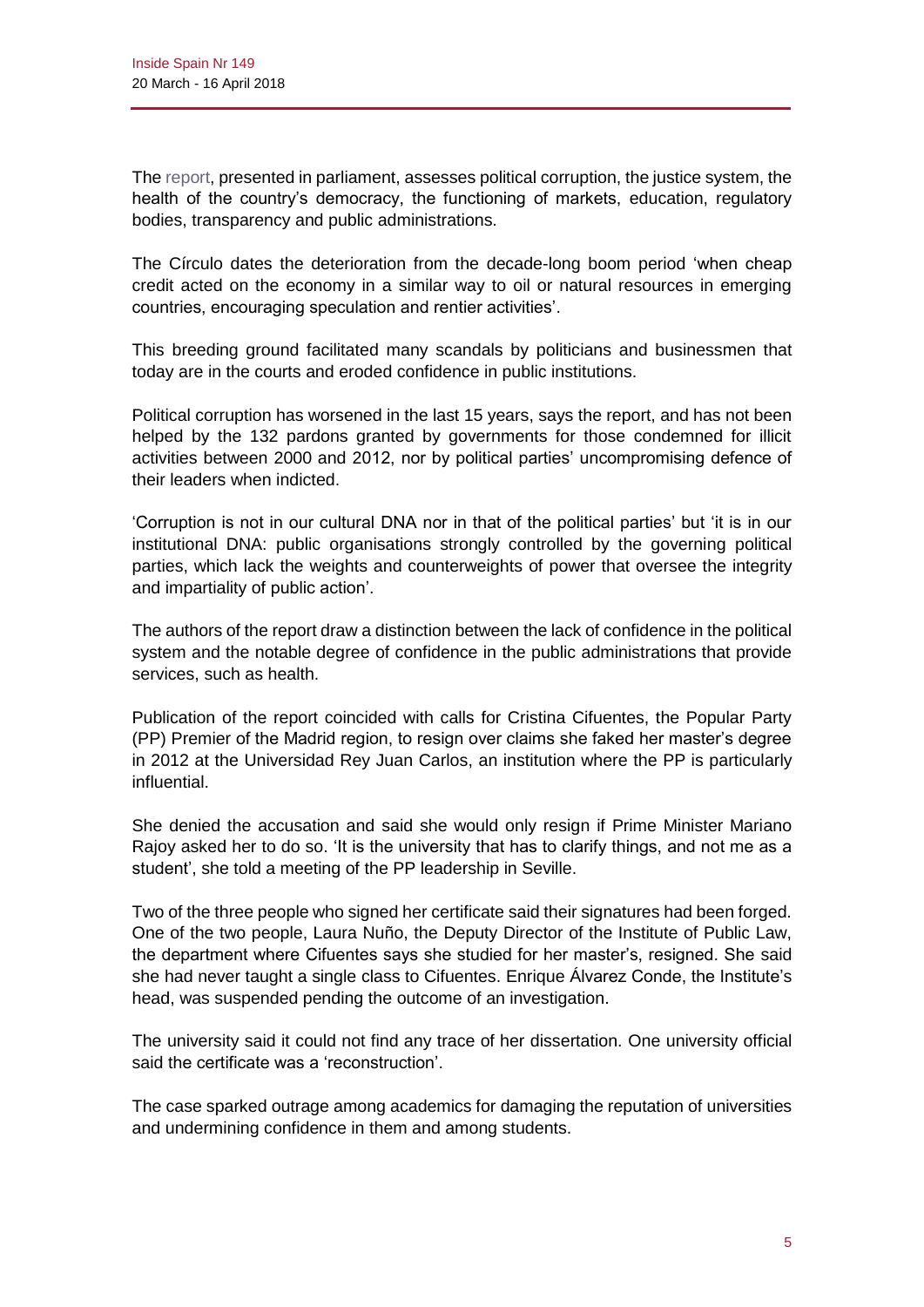#### First-time asylum seeker requests almost doubled in 2017

A total of 30,400 people requested asylum in Spain last year, 96% more than in 2016 and the largest increase in first-time asylum seekers registered in the EU.

The number, however, only accounted for 5% of the EU's total (see Figure 2). The highest number of registered first-time applicants relative to the population of each country was recorded in Greece (5,295 first-time applicants per million population).

|              | Number  | %of total |
|--------------|---------|-----------|
| Germany      | 198,300 | 31        |
| Italy        | 126,600 | 20        |
| France       | 91,100  | 14        |
| Greece       | 57,000  | 9         |
| <b>UK</b>    | 33,300  | 5         |
| <b>Spain</b> | 30,400  | 5         |
| EU-28 total  | 650,000 | 100       |

#### **Figure 2. First-time asylum seekers in EU countries, 2017**

Source: Eurostat.

Syrians, Iraqis and Afghans continued to be the top citizenships, and there was also a significant increase in the number of Venezuelans seeking asylum in Spain because of the dire economic crisis there and the authoritarian government.

## Spain granted citizenship to 151,000 foreigners, second-highest number in EU

Spain granted 150,944 foreigners citizenship in 2016, 32% more than in 2015 and the second highest number after Italy. One quarter of them were Moroccans (see Figure 3).

| Country      | Total   | Main recipients<br>(% of total) |      | Second<br>(% of total) |      | Third (% of total) |      |
|--------------|---------|---------------------------------|------|------------------------|------|--------------------|------|
| Italy        | 201,591 | Albania                         | 18.3 | Morocco                | 17.5 | Rumania            | 6.4  |
| <b>Spain</b> | 150.944 | Morocco                         | 24.5 | <b>Bolivia</b>         | 10.5 | Ecuador            | 10.1 |
| UK           | 149,372 | India                           | 16.1 | Pakistan               | 11.2 | Nigeria            | 6.6  |
| France       | 119.152 | Morocco                         | 14.9 | Algeria                | 14.8 | Tunisia            | 6.4  |
| Germany      | 112,843 | Turkey                          | 14.4 | Poland                 | 5.9  | Russia             | 4.3  |

## **Figure 3. Main recipients of citizenship granted by EU countries, 2016**

Source: Eurostat.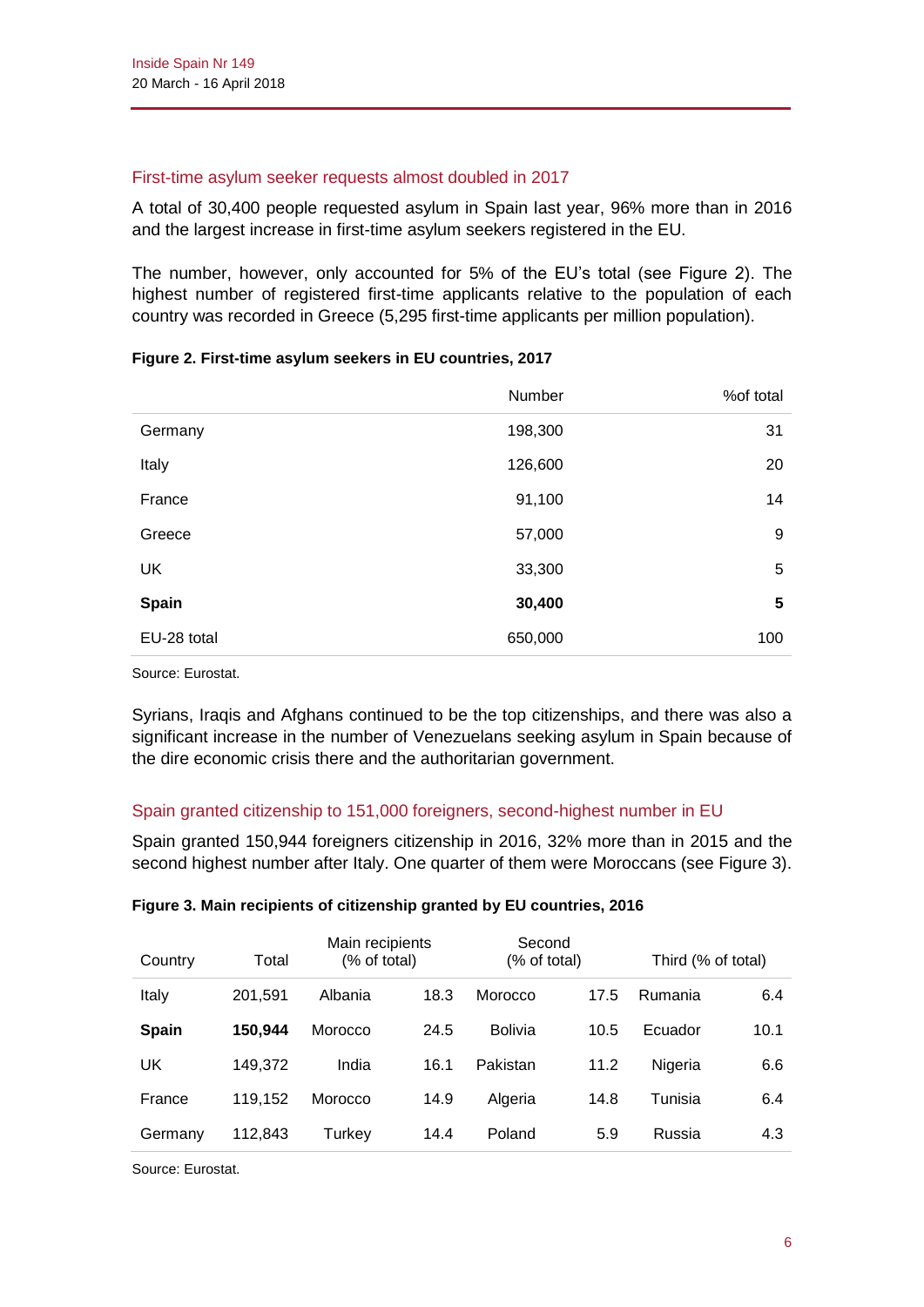The total number of people who acquired the nationality of an EU country was 994,800 (15% of them in Spain).

# First time mothers in Spain oldest in EU at 31

Women in Spain have their first child at almost 31, the oldest in the EU along with Italy. The country's fertility rate of 1.34 births per woman is the lowest, also with Italy (see Figure 4).

|              | Mother's age | Fertility rate |
|--------------|--------------|----------------|
| France       | 28.5         | 1.92           |
| Germany      | 29.4         | 1.60           |
| Italy        | 31.0         | 1.34           |
| Poland       | 27.2         | 1.39           |
| <b>Spain</b> | 30.8         | 1.34           |
| <b>UK</b>    | 28.9         | 1.79           |

## **Figure 4. Births of first child by mother's age and fertility rate, 2016**

Source: Eurostat.

Spain has undergone profound social changes in the last 40 years which to a large extent explain why the age at women have their first child has been put back and why the fertility rate is low. Many more women go to university than before and are employed, often on precarious temporary contracts, while successive governments' budgetary policy has been one of the least supportive of families in the EU. Almost 7% of women have their first child when they are over 40, double the EU average.

Spain's fertility rate dropped from 2.80 children per woman in 1978 to 1.23 in 2000, and since then has picked up a little. The Socialist government of José Luis Rodríguez Zapatero introduced the so-called *cheque bebé* (a €2,500 benefit for every newborn or adopted child) in July 2007 in an attempt to boost the low birth rate, but it was scrapped at the end of 2010 as part of budget cuts when the economy was in recession.

Deaths outstripped births in 2016 for the second year running. The population has been shrinking since 2012 because of net migration as recession (until 2013) and high unemployment encouraged people to seek better prospects abroad.

The low fertility rate and the ageing population (20% of the population is over the age of 65 compared to 8% in 1960) present major challenges for the healthcare system.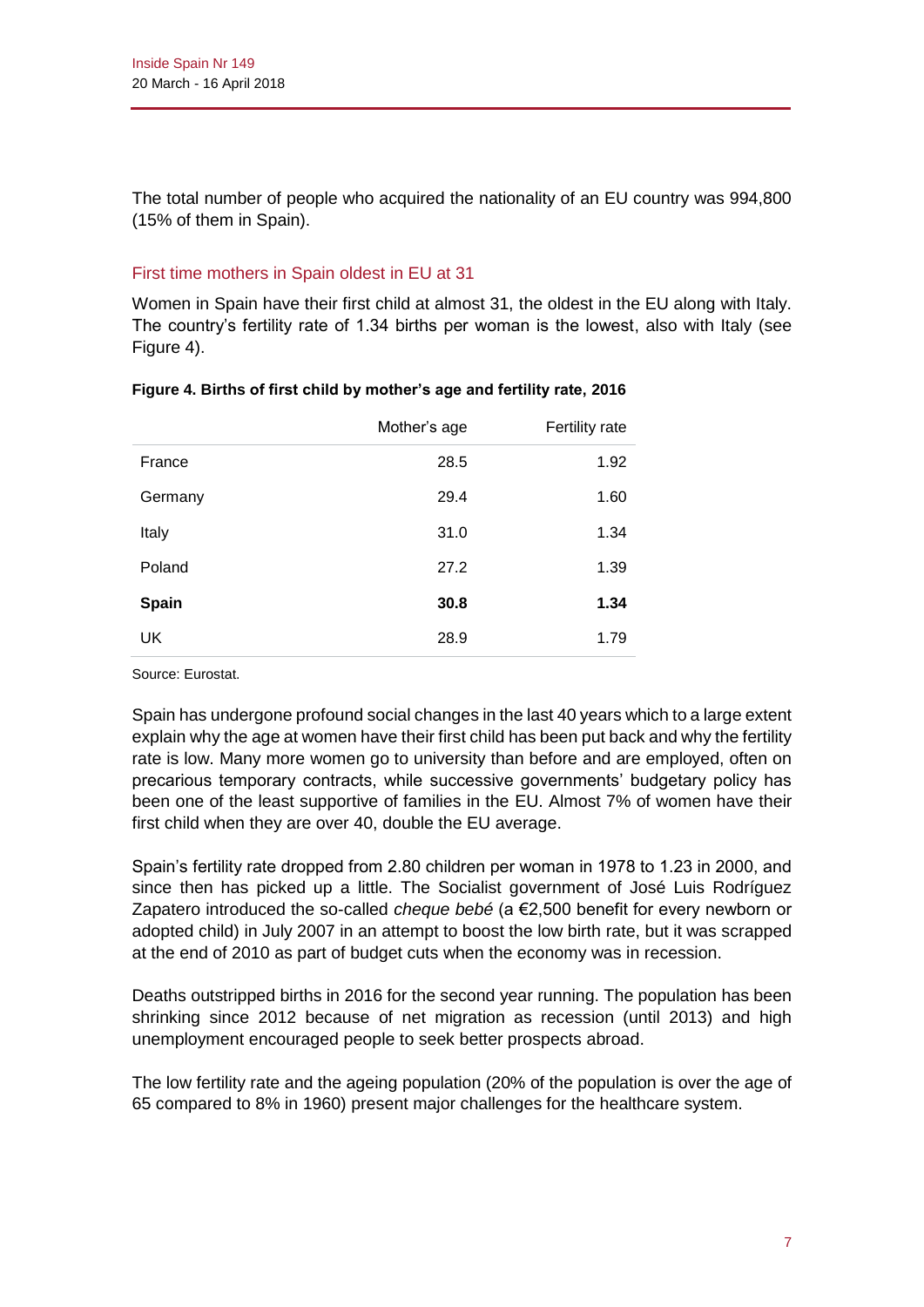# **The Economy**

# Spain finally meets budget deficit target in 2017, but still no budget for 2018

The budget deficit came in at 3.07% of GDP last year, meeting the EU-imposed target of 3.1% and paving the way for the country to exit supervision by Brussels 10 years after the start of Spain's financial crisis.

Bringing the deficit down to almost 3% of GDP –the EU threshold enshrined in treaties– has been a long and winding road (see Figure 5). The target, moreover, was met last year without having to revise it upward, as happened in 2016 and in other years.

| Figure 5. Spain's budget performance, 2007-2017 (% of GDP) |  |  |
|------------------------------------------------------------|--|--|
|                                                            |  |  |

| 2007 | 2008 |       |  | 2009 2010 2011 2012 2013 2014 2015 2016 2017                  |  |  |  |
|------|------|-------|--|---------------------------------------------------------------|--|--|--|
|      |      | 11.02 |  | +1.92 -4.42 - -9.45 -9.31 -6.79 -6.67 -5.84 -5.23 -4.29 -3.07 |  |  |  |

Regional governments met their deficit target for the first time since 2006, while local governments notched up their sixth straight surplus and the Social Security system remained in deficit (see Figure 6).

|                         | 2016       | 2017    |
|-------------------------|------------|---------|
| Regional<br>governments | $-0.84$    | $-0.32$ |
| Local governments       | $+0.61$    | $+0.59$ |
| <b>Social Security</b>  | $-1.59$    | $-1.48$ |
| Central government      | $-2.48$    | $-1.86$ |
| Total                   | $-4.29(1)$ | $-3.07$ |

#### **Figure 6. Public administration accounts, 2016 and 2017 (% of GDP)**

(1) Brussels softened the target from 4.2% to 4.6%.

Source: Finance Ministry.

There are still no signs that this year's budget will be approved. The ruling Popular Party has the support of Ciudadanos –which backs its minority government– but it also needs five votes of the Basque Nationalist Party (PNV). In order to cope with this limbo, last year's budget was rolled over, but extra measures will have to be taken at some point if this year's deficit target of 2.3% of GDP is to be met and the new budget has not been approved.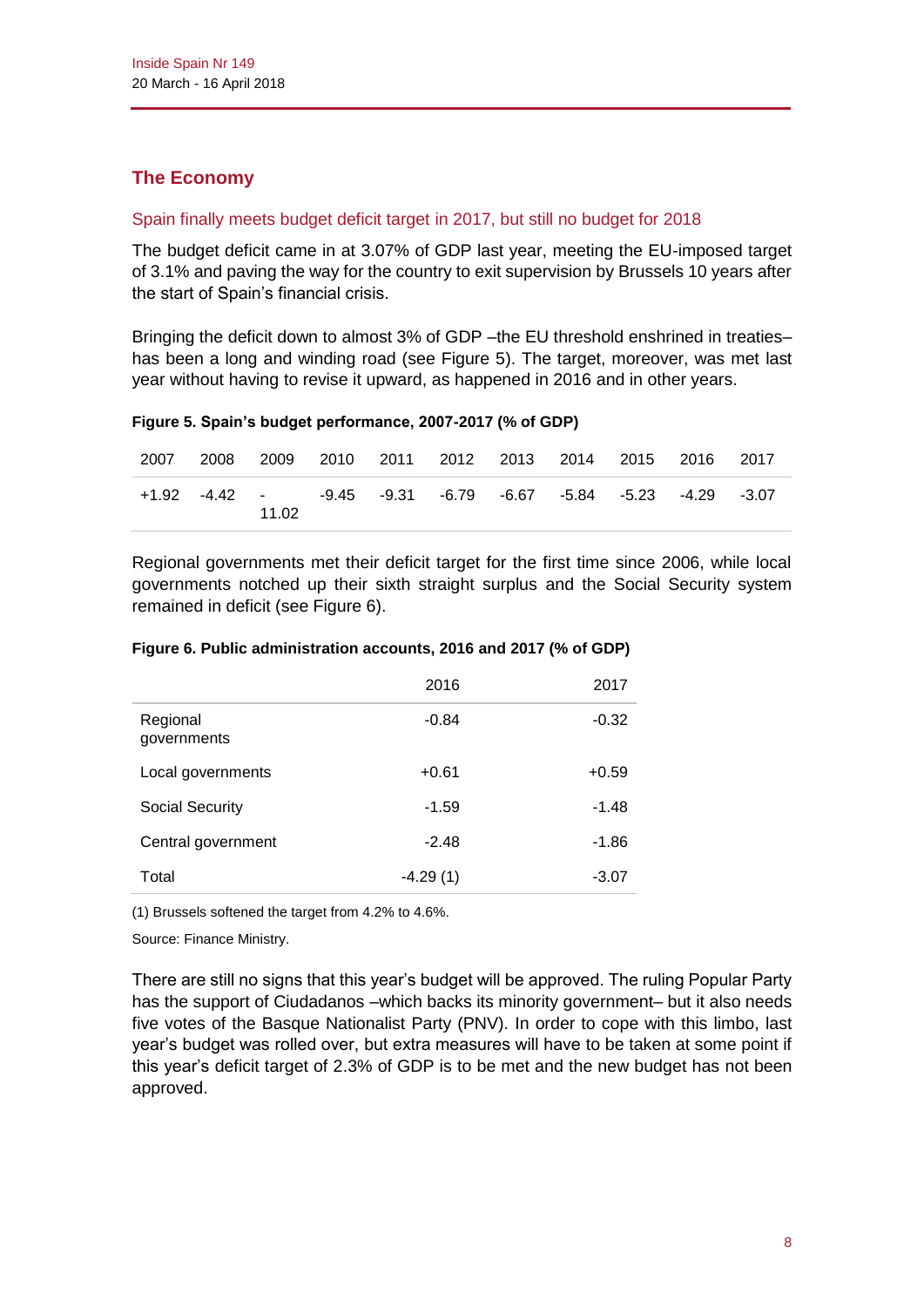The PNV is denying its support as long as the central government maintains its direct rule in Catalonia. Since this does not look like happening in the near future, the budget deadlock will probably only be broken by the PNV extracting concessions in the form of extra subsidies.

The proposed budget includes increased payments for pensioners (who have protested at their loss of purchasing power) and reduced taxes for workers on lower incomes. The amount of salary at which income tax starts to be levied would be raised from €12,000 to €14,000.

The budget is based on GDP growth of 2.7%, up from a previous estimate of 2.3% last October, and a fall in the jobless rate to 15% with the creation of 500,000 jobs.

In a related development, the Finance Ministry warned 14 municipal governments that if they did not reduce their large debts and pay their suppliers more quickly the central government would intervene and directly pay them from revenues. The most indebted town hall is that of Jaén in Andalusia whose debt of €435 million works out at €3,795 per citizen and which takes an average 540 days to pays its suppliers.

Jaen's debt largely stems from a tram service (4.7km long and 10 stations) completed in 2011 at a cost of €120 million and which operated for only 17 days during a trial period. It was stopped when a local bus company denounced it for unfair competition.

Meeting the EU's public debt requirement of 60% of GDP will be much harder. Spain's debt ballooned from 37% in 2007 to 60% in 2010 and 98.3% at the end of 2017. Luis Linde, the Governor of the Bank of Spain, said it would take 'several decades'.

The rating agencies Moody's and S&P raised Spain's sovereign ratings. Moody's increased it one notch to Baa1, with a stable outlook, and Standard & Poor's to A- and assigned the country a positive outlook.

'Much has been done to address the weaknesses in the banking sector that emerged during the financial crisis. It has also become increasingly clear that structural changes in the economy have changed the growth model to one that is broader-based and more sustainable than in past recoveries', said Moody's. Fitch, the other big rating agency, upgraded Spain's sovereign debt rating in January.

## Spain continues to be the world leader in wine exports –by volume, not value–

Spain led the world's wine producers in 2017 with exports of 22.8 million hectolitres worth €2.85 billion, but France managed to earn more than €9 billion exporting just 15 million hectolitres.

While Spain's wine was sold at an average of €1.25 per litre, France's went for €6 and Italy's for €2.78. Spain's average price was 5% higher than in 2016. Only South Africa sold its wine for less, at an average of €1.23 per litre.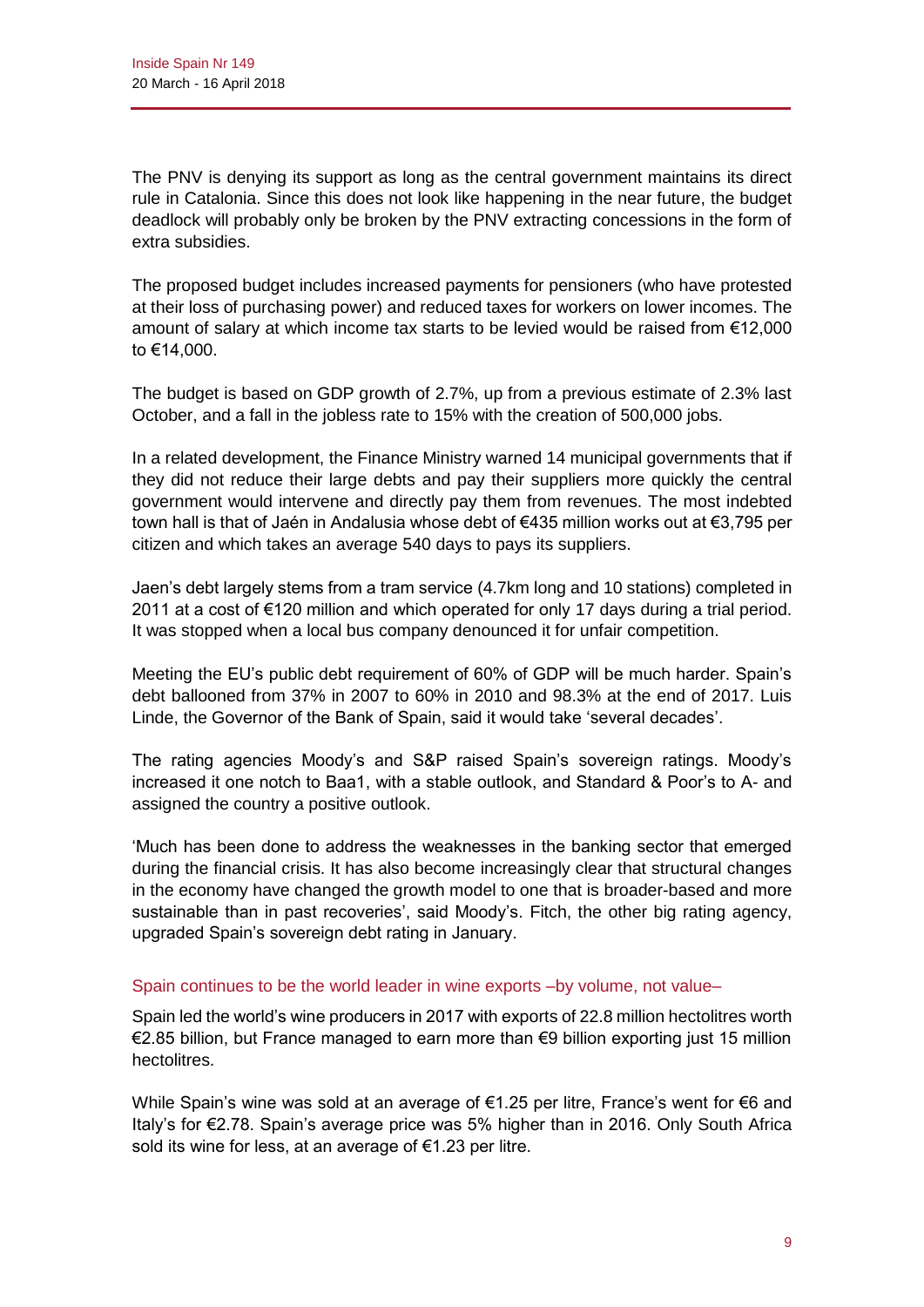With bumper production and lower demand in Spain (10 million hectolitres in 2017 compared to 14 million in 1997), producers had to export more. But a lot of the wine exported is in bulk (ie, not bottled): 12.6 million hectolitres, more than half the total, as against 10.2 million in bottles.

## Tax Agency recovers €14.8 billion from cheats

The Tax Agency's crackdown on fraud recovered  $€14.8$  billion last year, close to double that in 2007 at the height of Spain's boom and a flourishing black economy.

Following the bursting of a massive property bubble in 2008 and a severe deterioration in public accounts (the budget deficit reached 11% of GDP in 2009), the Tax Agency employed more inspectors and got tougher.

The amount recovered last year was  $\epsilon$ 91 million less than in 2016 (-0.6%) and was the second straight year of a fall. The highest amount was in 2015 (€15.7 billion), suggesting the Tax Agency has reached a ceiling.

#### Income disparity by regions widens

Spain as a whole recovered its pre-crisis (2008) GDP output in the second quarter of 2017 in real terms, but nine of the country's 17 regions have yet to do so. These regions are: Andalusia, Aragón, Asturias, Cantabria, Castilla y León, Castilla-La Mancha, Valencia, Extremadura and La Rioja.

Various factors are behind the lagging regions including demographics (ageing populations) and the structure of their economies, in particular the importance of the construction sector, which collapsed following the bursting of a massive property bubble.

The per capita income distribution by regions varies considerably. The per capita income of Madrid, the richest region (€33,809), is 35% higher than the national average and almost double that of Extremadura, the poorest region (see Figure 7). The per capita income gap between Madrid and Extremadura widened from €13,885 in 2007 to €16,547 in 2017.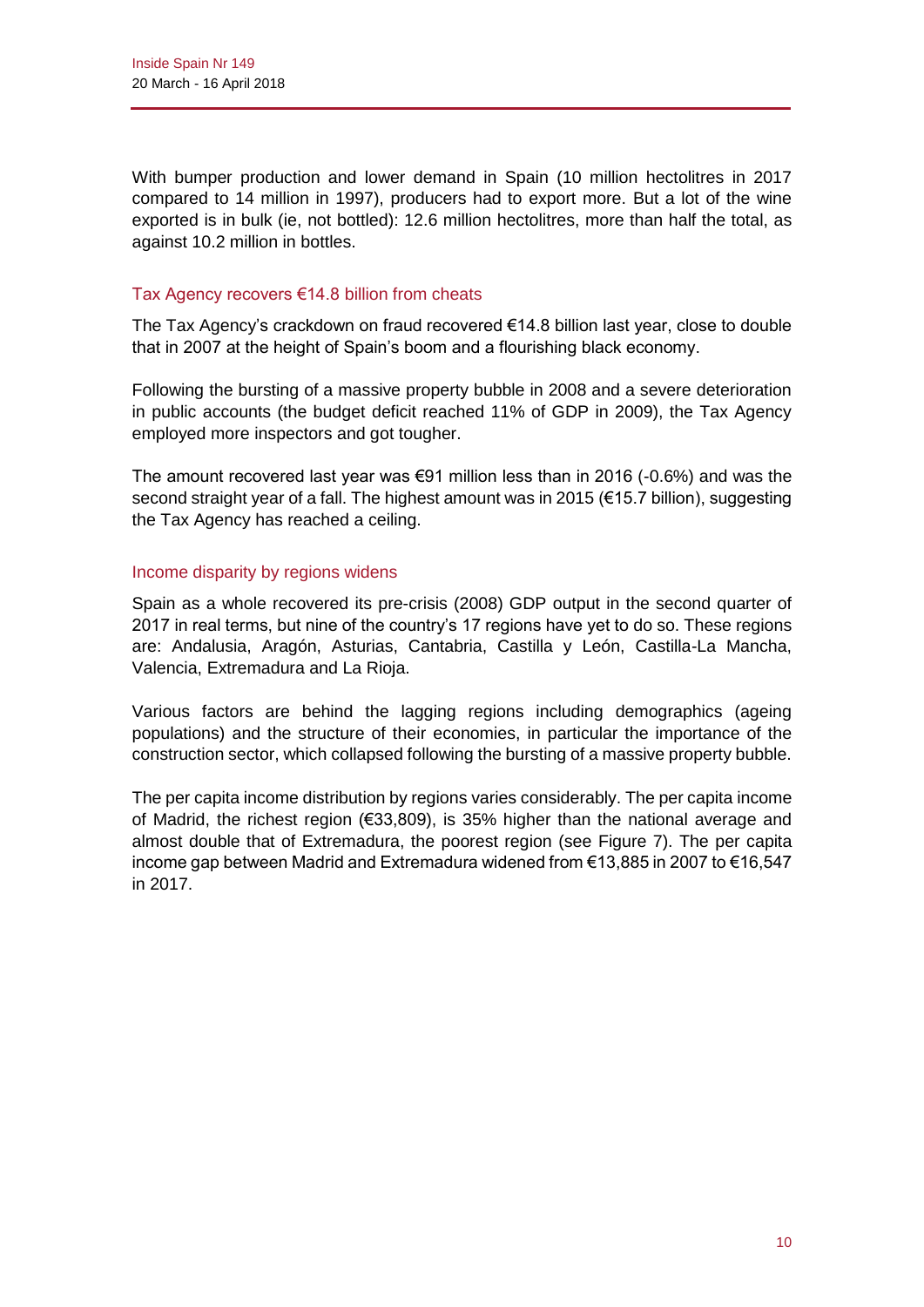|                       | €, 2017 | €, 2007 |
|-----------------------|---------|---------|
| Madrid                | 33,809  | 29,965  |
| <b>Basque Country</b> | 33,088  | 30,599  |
| Navarra               | 30,914  | 29,483  |
| Catalonia             | 29,936  | 27,445  |
| Aragón                | 27,403  | 25,361  |
| La Rioja              | 26,044  | 24,717  |
| <b>Balearics</b>      | 25,772  | 25,238  |
| Spain                 | 24,999  | 23,396  |
| Castilla y León       | 23,555  | 22,589  |
| Cantabria             | 22,513  | 23,377  |
| Galicia               | 22,497  | 19.800  |
| Valencia              | 22,055  | 21,239  |
| Asturias              | 22,046  | 21,200  |
| Murcia                | 20,585  | 19,574  |
| Canary Islands        | 20,435  | 21,004  |
| Castilla La Mancha    | 19,681  | 18,564  |
| Andalusia             | 18,470  | 18,298  |
| Extremadura           | 17,262  | 16,080  |

#### **Figure 7. Per capita GDP of Spain's 17 regions, 2017 and 2007**

Source: INE.

# **Corporate scene**

#### ACS wins €1 billion hydroelectric contract in Canada

ACS, one of the world's largest construction companies, won a €1 billion slice of the €6.7 billion contract to build a hydroelectric plant in Canada, known as the Site Clean Energy project.

The company controls 55% of the consortium that will construct the overflow channels and the generation station. The project is expected to be completed in 2023.